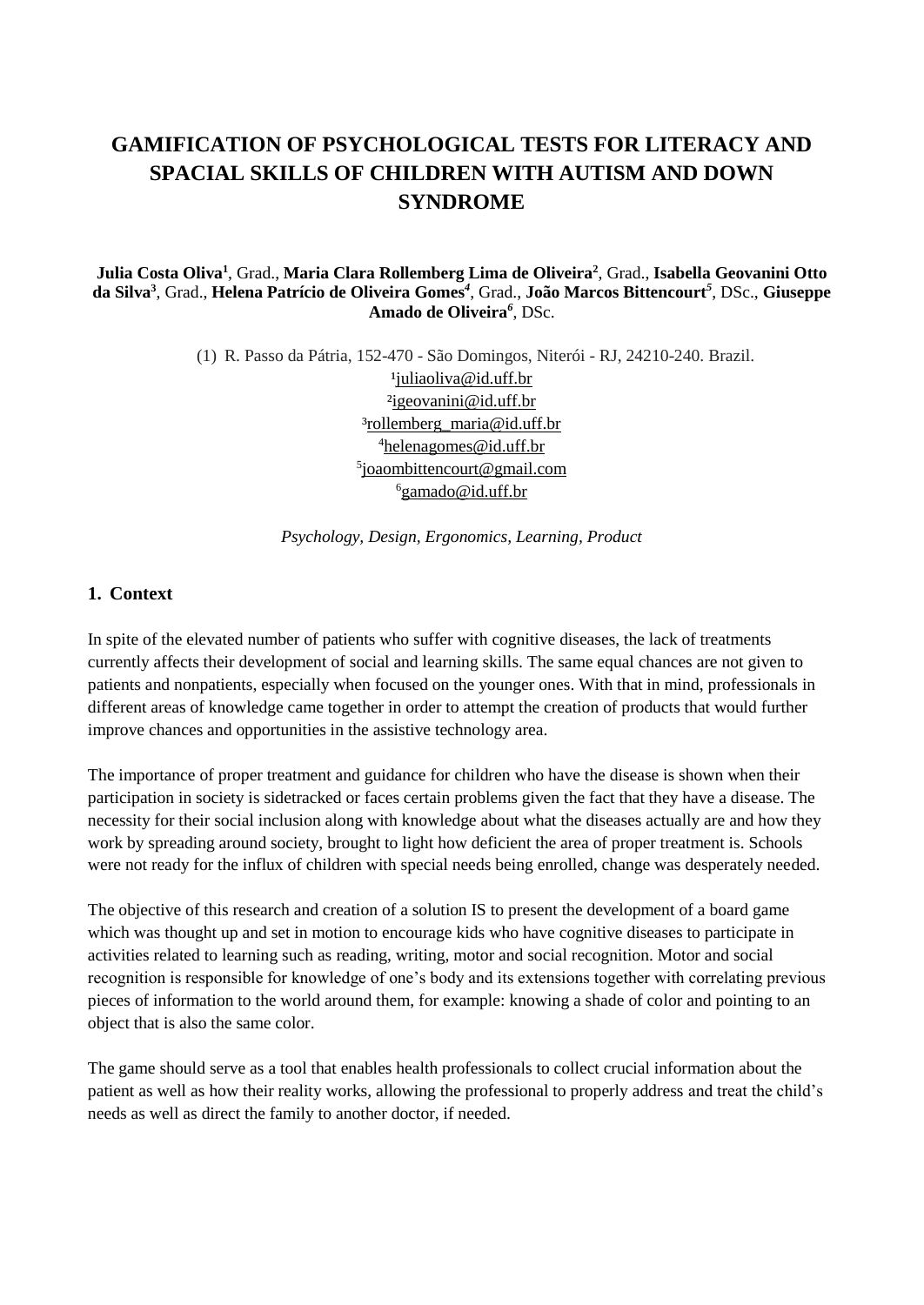## **2. Method**

The purpose of the research was to create a tool in order to aid health professionals in the neuropsychology area, the method used in the study was the ergonomic intervention by Anamaria de Moraes e Cláudia Mont'Alvão. It was chosen as it offered enough methodological aid to analyze the workplace situations that would lead to creating a solution for all problems. While following the fundamentals of the method, observations and notes were taken and kept to help with the project.

The development of the project consisted of a team of four designers in a partnership with a center of rehabilitation in the city of Niterói, in Brazil. The area of neuro psychopedagogy was chosen, which lead to the analysis of five patients diagnosed with Down Syndrome and Autism Spectrum. The duration of the project was four months and the analysis of the children's treatments sessions happened twice per week, with one or two members of the design team present.

All the data collected was gathered during sessions of thirty minutes, alternating between each of the five patients per week. During the analysis, photographic registers were taken, along with videos and measurements of time in order to know how the time management of each session worked. Interviews were also used as a way to collect information and increase knowledge about the patients and the difficulties they faced during sessions. This lead the team into more specific details about activities made during sessions, posture problems and everything concerning the children's interactions with the activity proposed, from the moment it was proposed until its complete execution. Every detail regarding the interviews and concerning evolution as well as behaviours of the patients related to the activity was considered in order to create and adjust the project for the children's treatment.

#### **3. Results**

With all the data collected throughout the analysis and the patient's weekly visits, core problems for the development of sessions began to reveal themselves. Situations, such as the patients reacting badly to an activity the professional selected for that session and not wanting to complete it; convincing the patient to actually do what is asked, suggested stubbornness sometimes related to the syndromes. One major problem noticed and pointed out by the therapists was the fact that activities related to math and spatial recognition were small in numbers compared to most games that were bought in conventional stores which made them complicated for the kids to understand. This lead to the session being compromised.

With all of that in mind, the team began to think of a particular solution: a game designed to make the patients feel like they were setting out for a big adventure after a pirate treasure, counting with rather flashy colors and cartoon characters to draw more attention to it.

The board developed had four separate sections in order to give the option of shortening the duration of the round if needed and to help with storing it away; the 'x' which signalized the end of the round could be moved so the therapist had more control over the duration.

Four levels of difficulty were created, which contained forty normal cards and ten challenges. Those levels were based on Machover psychological tests, known as the human figure test, Goodenough Test; that determines the patient's intellectual maturity and Psychometric Tests, which measure the coefficients attention span, memory and reading abilities.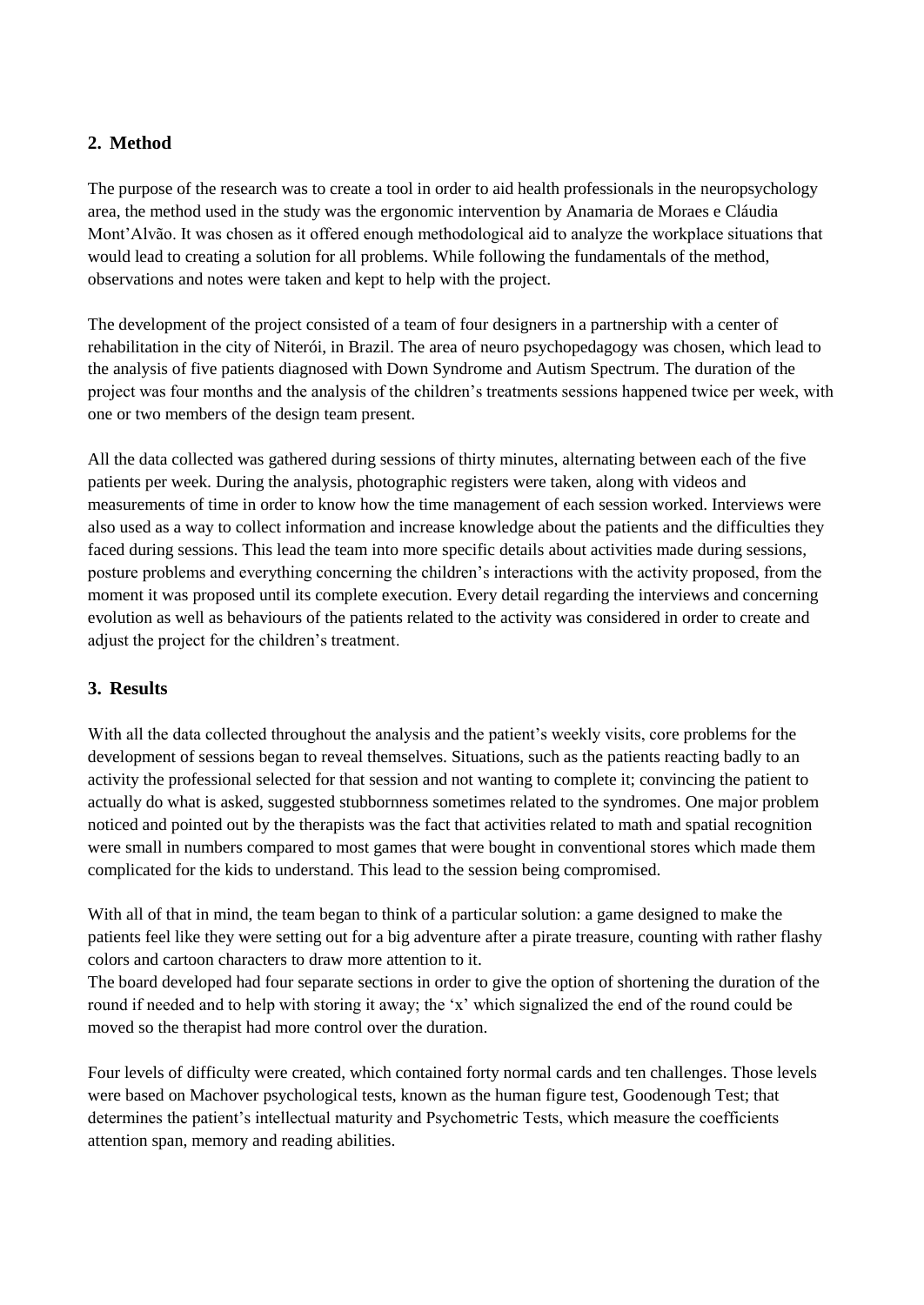The first level was thought for illiterate patients. The main focus was their drawing competency in order to understand how the patient's mind worked and allowed the professional to deepen their knowledge on their daily life and how the kids relate to it. The challenge card presented simple mathematical expressions, subtraction and addition, together with simple physical interactions, such as touching their hand to their head.

The second one was projected to kids who were learning how to write. Counting with simple syllable divisions, one of the level's focus points was the possibility of finding signs of dyslexia, which accompanies the syndromes studied during the research. The challenge cards were the same as level one.

Level three cards had drawings that represented different situations in order to see how the patients understood the image in front of them and consequently get a bigger picture of how their minds works. An example would be a card that has a boy riding a bicycle which would allow the patients to show their personal view of the situation. The challenge cards were also more difficult as the mathematical operations became multiplication and division with motor cards added to help the kids connect something around them to a previous knowledge, like a known color to an object around them.

The fourth and last level had a focus on thought organization, creating a sentence from scrambled words. The patient would be given a card and had to form a sentence with the words in it. Through the processing of their thoughts, the therapists could reorganize the activities and make it more fitting to the patient with them. The challenge cards contained the mathematical ones with simplifications of fractions and the motor ones that related body movements with the space around them.

The validation of the product happened in two different situations; the first one was through a mockup in order to know the necessary changes, everything was placed in order to help the therapists better control the flow of the session.

The second moment of validation came after the final product was ready and tested with the patients, the feedback the group got was positive. The flashy colors and cartoons got the kids interested, along with the idea of finding a treasure at the end of the round, the rules were well understood by them, and in general, the kids showed more interest in completing what was asked.

# **4. Conclusion**

Following all the studies made concerning the theme of the research, the final product came into play as an important tool to help with giving the necessary attention to some syndromes that exist in society. Products aimed to the area of learning for special needs children are rare and can be extremely difficult to understand which leads to most being uninterested.

While accompanying the patients with their treatments and with the therapists help, it was possible to get a deeper understanding of the problems that happened through sessions and then find applicable solutions. At the end of every session both therapists and patients were asked about their opinions, the latter feeling more important as they were an active part of the game development. The ergonomic intervention method was beyond important to finding the issues and making the project a success.

The final positive point was how the game helped the patients believe in themselves more recognizing their abilities and helping with their self-esteem.